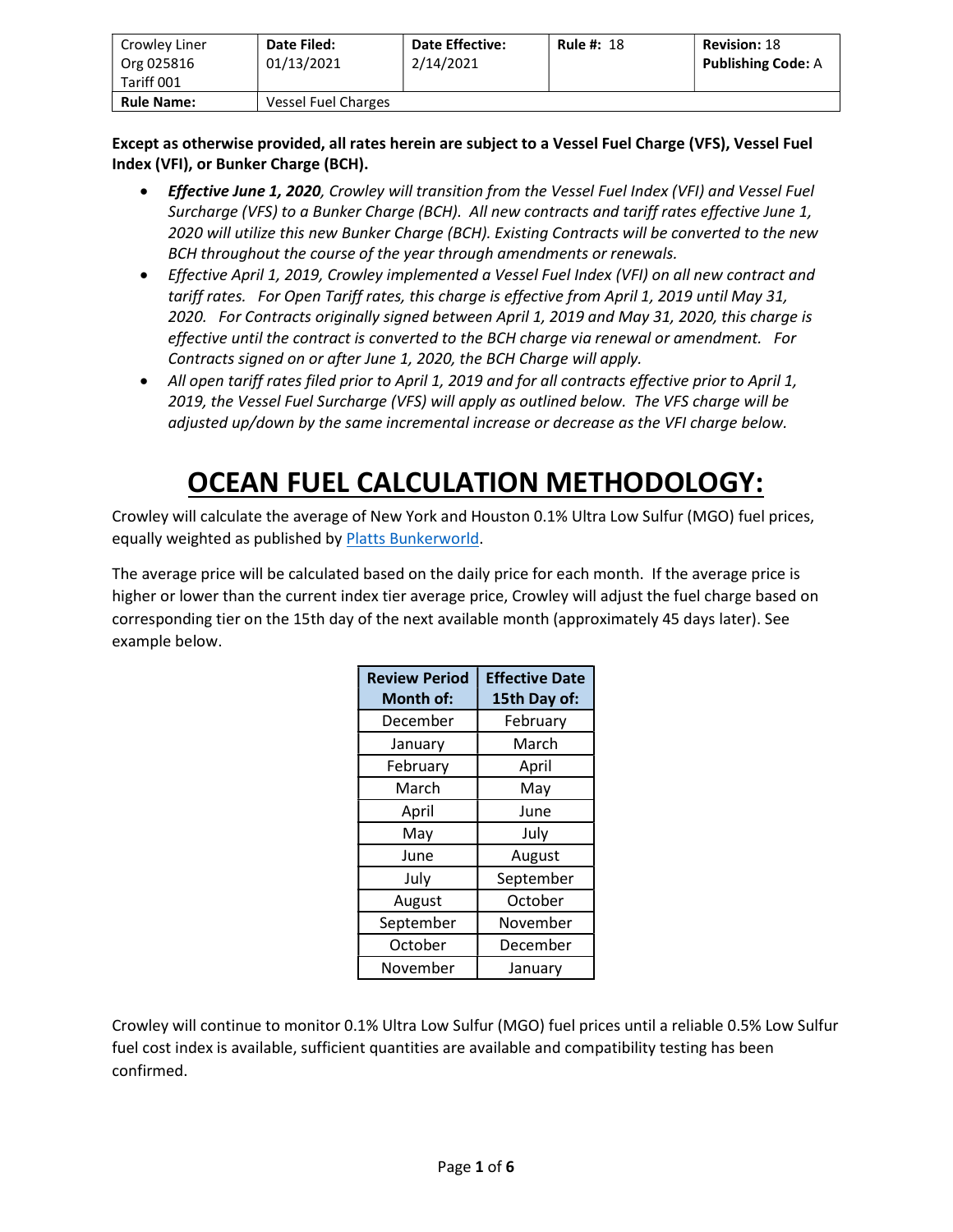| Crowley Liner<br>Org 025816<br>Tariff 001 | Date Filed:<br>01/13/2021 | <b>Date Effective:</b><br>2/14/2021 | <b>Rule #: 18</b> | <b>Revision: 18</b><br><b>Publishing Code: A</b> |
|-------------------------------------------|---------------------------|-------------------------------------|-------------------|--------------------------------------------------|
| <b>Rule Name:</b>                         | Vessel Fuel Charges       |                                     |                   |                                                  |

## Bunker Charge (BCH)

Effective June 1, 2020, all tariff and contract rates will be subject to a Bunker Charge (BCH) as outlined below:

- All shipments between U.S. and Latin America
- All shipments between U.S. and Caribbean Islands
- All shipments between Puerto Rico/USVI and Caribbean Islands
- All shipments between Puerto Rico/USVI and Latin America
- All shipments between non-U.S., non-Puerto Rico and non-USVI locations (Foreign-Foreign/Interport)
- All shipments to/from Cuba
- All shipments between Puerto Rico and Dominican Republic
- All shipments between Dominican Republic and USVI

|  | 20'Dry   20'RE   40'Dry   40'NOR   40'RE   45'Dry   45'RE   53'   NIT   VEH |  |  |  |
|--|-----------------------------------------------------------------------------|--|--|--|
|  | \$100   \$160   \$200   \$200   \$320   \$230   \$350  \$270  \$200   \$50  |  |  |  |

BCH applies to all trade lanes except for between the U.S. and Puerto Rico, which can be found here.

|              | <b>Price Range - Per</b><br><b>Metric Ton</b> |       |               |       |                | <b>BUNKER CHARGE TABLE</b> |       |               |         |            |                 |
|--------------|-----------------------------------------------|-------|---------------|-------|----------------|----------------------------|-------|---------------|---------|------------|-----------------|
| <b>Start</b> | <b>End</b>                                    | 20'   | <b>20' RE</b> | 40'   | <b>40' NOR</b> | <b>40' RE</b>              | 45'   | <b>45' RE</b> | 53'     | <b>NIT</b> | <b>Vehicles</b> |
| \$0          | \$499                                         | \$100 | \$160         | \$200 | \$200          | \$320                      | \$230 |               | \$270   | \$200      | \$50            |
| \$500        | \$549                                         | \$125 | \$200         | \$250 | \$250          | \$400                      | \$288 | \$438         | \$338   | \$250      | \$60            |
| \$550        | \$599                                         | \$150 | \$240         | \$300 | \$300          | \$480                      | \$346 | \$526         | \$406   | \$300      | \$70            |
| \$600        | \$649                                         | \$175 | \$280         | \$350 | \$350          | \$560                      | \$404 | \$614         | \$474   | \$350      | \$80            |
| \$650        | \$699                                         | \$200 | \$320         | \$400 | \$400          | \$640                      | \$462 | \$702         | \$542   | \$400      | \$90            |
| \$700        | \$749                                         | \$225 | \$360         | \$450 | \$450          | \$720                      | \$520 | \$790         | \$610   | \$450      | \$100           |
| \$750        | \$799                                         | \$250 | \$400         | \$500 | \$500          | \$800                      | \$578 | \$878         | \$678   | \$500      | \$110           |
| \$800        | \$849                                         | \$275 | \$440         | \$550 | \$550          | \$880                      | \$636 | \$966         | \$746   | \$550      | \$120           |
| \$850        | \$899                                         | \$300 | \$480         | \$600 | \$600          | \$960                      | \$694 | \$1,054       | \$814   | \$600      | \$130           |
| \$900        | \$949                                         | \$325 | \$520         | \$650 | \$650          | \$1,040                    | \$752 | \$1,142       | \$882   | \$650      | \$140           |
| \$950        | \$999                                         | \$350 | \$560         | \$700 | \$700          | \$1,120                    | \$810 | \$1,230       | \$950   | \$700      | \$150           |
| \$1,000      | \$1,049                                       | \$375 | \$600         | \$750 | \$750          | \$1,200                    | \$868 | \$1,318       | \$1,018 | \$750      | \$160           |

\*\*Abbreviated scale. Will continue past \$1049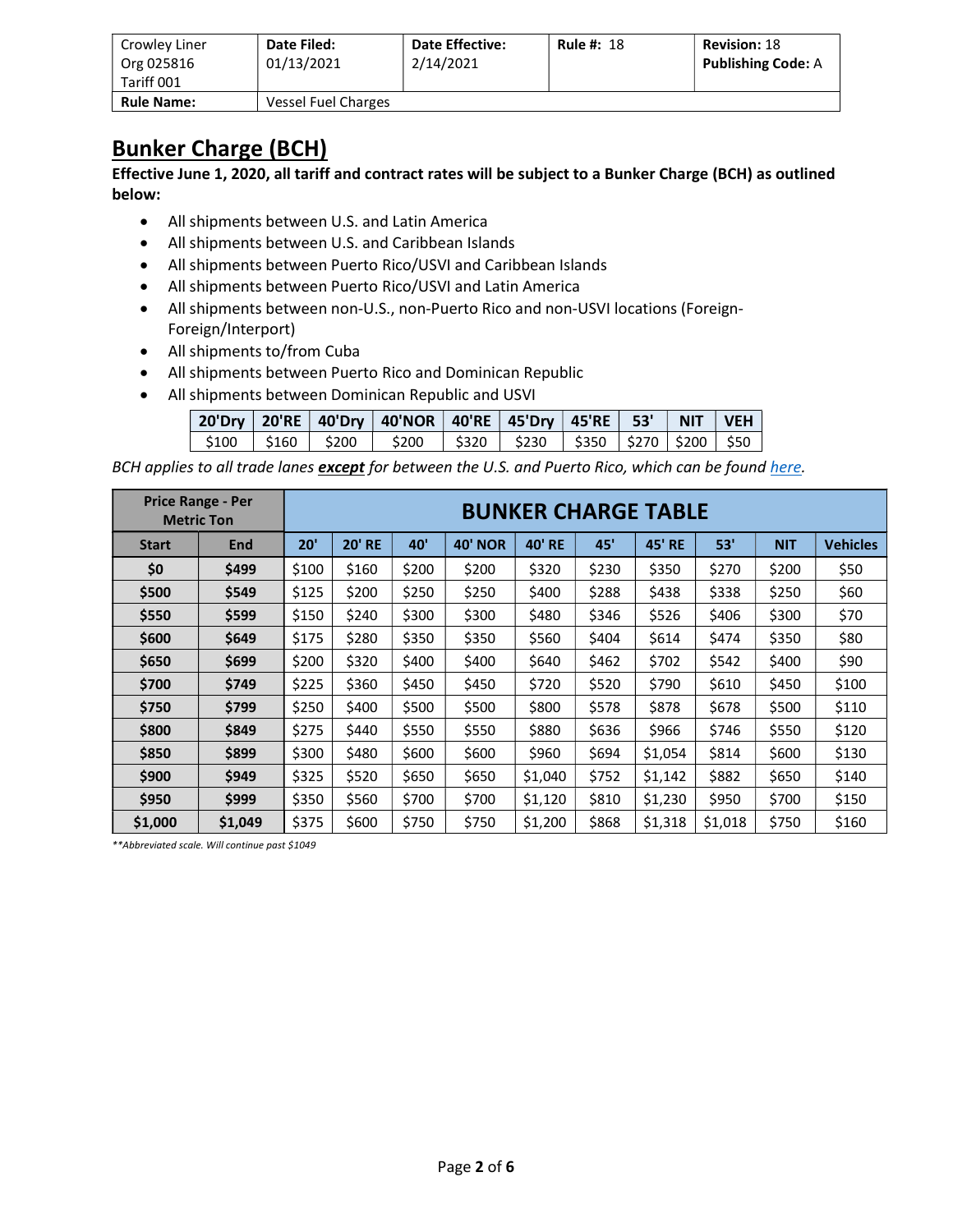| Crowley Liner<br>Org 025816<br>Tariff 001 | Date Filed:<br>01/13/2021 | <b>Date Effective:</b><br>2/14/2021 | <b>Rule #: 18</b> | <b>Revision: 18</b><br><b>Publishing Code: A</b> |
|-------------------------------------------|---------------------------|-------------------------------------|-------------------|--------------------------------------------------|
| <b>Rule Name:</b>                         | Vessel Fuel Charges       |                                     |                   |                                                  |

## Vessel Fuel Index (VFI)

All tariff and contract rates will be subject to a Vessel Fuel Index (VFI) charge as outlined below:

- All shipments between U.S. and Latin America
- All shipments between U.S. and Caribbean Islands
- All shipments between Puerto Rico/USVI and Caribbean Islands
- All shipments between Puerto Rico/USVI and Latin America
- All shipments between non-U.S., non-Puerto Rico and non-USVI locations (Foreign-Foreign/Interport)
- All shipments to/from Cuba
- All shipments between Puerto Rico and Dominican Republic
- All shipments between Dominican Republic and USVI

|  | 20'Dry   20'RE   40'Dry   40'NOR   40'RE   45'Dry   45'RE   53'   NIT   VEH  |  |  |  |
|--|------------------------------------------------------------------------------|--|--|--|
|  | \$325   \$438   \$650   \$650   \$875   \$734   \$979   \$864   \$650   \$83 |  |  |  |

VFI applies to all trade lanes except for between the U.S. and Puerto Rico, which can be found here.

|              | <b>Price Range - Per</b><br><b>Metric Ton</b> |       |               |         | <b>VESSEL FUEL INDEX TABLE</b> |               |         |               |         |            |                 |
|--------------|-----------------------------------------------|-------|---------------|---------|--------------------------------|---------------|---------|---------------|---------|------------|-----------------|
| <b>Start</b> | End                                           | 20'   | <b>20' RE</b> | 40'     | <b>40' NOR</b>                 | <b>40' RE</b> | 45'     | <b>45' RE</b> | 53'     | <b>NIT</b> | <b>Vehicles</b> |
| \$0          | \$499                                         | \$325 | \$438         | \$650   | \$650                          | \$875         | \$734   | \$979         | \$864   | \$650      | \$83            |
| \$500        | \$549                                         | \$350 | \$478         | \$700   | \$700                          | \$955         | \$792   | \$1,067       | \$932   | \$700      | \$93            |
| \$550        | \$599                                         | \$375 | \$518         | \$750   | \$750                          | \$1,035       | \$850   | \$1,155       | \$1,000 | \$750      | \$103           |
| \$600        | \$649                                         | \$400 | \$558         | \$800   | \$800                          | \$1,115       | \$908   | \$1,243       | \$1,068 | \$800      | \$113           |
| \$650        | \$699                                         | \$425 | \$598         | \$850   | \$850                          | \$1,195       | \$966   | \$1,331       | \$1,136 | \$850      | \$123           |
| \$700        | \$749                                         | \$450 | \$638         | \$900   | \$900                          | \$1,275       | \$1,024 | \$1,419       | \$1,204 | \$900      | \$133           |
| \$750        | \$799                                         | \$475 | \$678         | \$950   | \$950                          | \$1,355       | \$1,082 | \$1,507       | \$1,272 | \$950      | \$143           |
| \$800        | \$849                                         | \$500 | \$718         | \$1,000 | \$1,000                        | \$1,435       | \$1,140 | \$1,595       | \$1,340 | \$1,000    | \$153           |
| \$850        | \$899                                         | \$525 | \$758         | \$1,050 | \$1,050                        | \$1,515       | \$1,198 | \$1,683       | \$1,408 | \$1,050    | \$163           |
| \$900        | \$949                                         | \$550 | \$798         | \$1,100 | \$1,100                        | \$1,595       | \$1,256 | \$1,771       | \$1,476 | \$1,100    | \$173           |
| \$950        | \$999                                         | \$575 | \$838         | \$1,150 | \$1,150                        | \$1,675       | \$1,314 | \$1,859       | \$1,544 | \$1,150    | \$183           |
| \$1,000      | \$1,049                                       | \$600 | \$878         | \$1,200 | \$1,200                        | \$1,755       | \$1,372 | \$1,947       | \$1,612 | \$1,200    | \$193           |

\*\*Abbreviated scale. Will continue past \$1049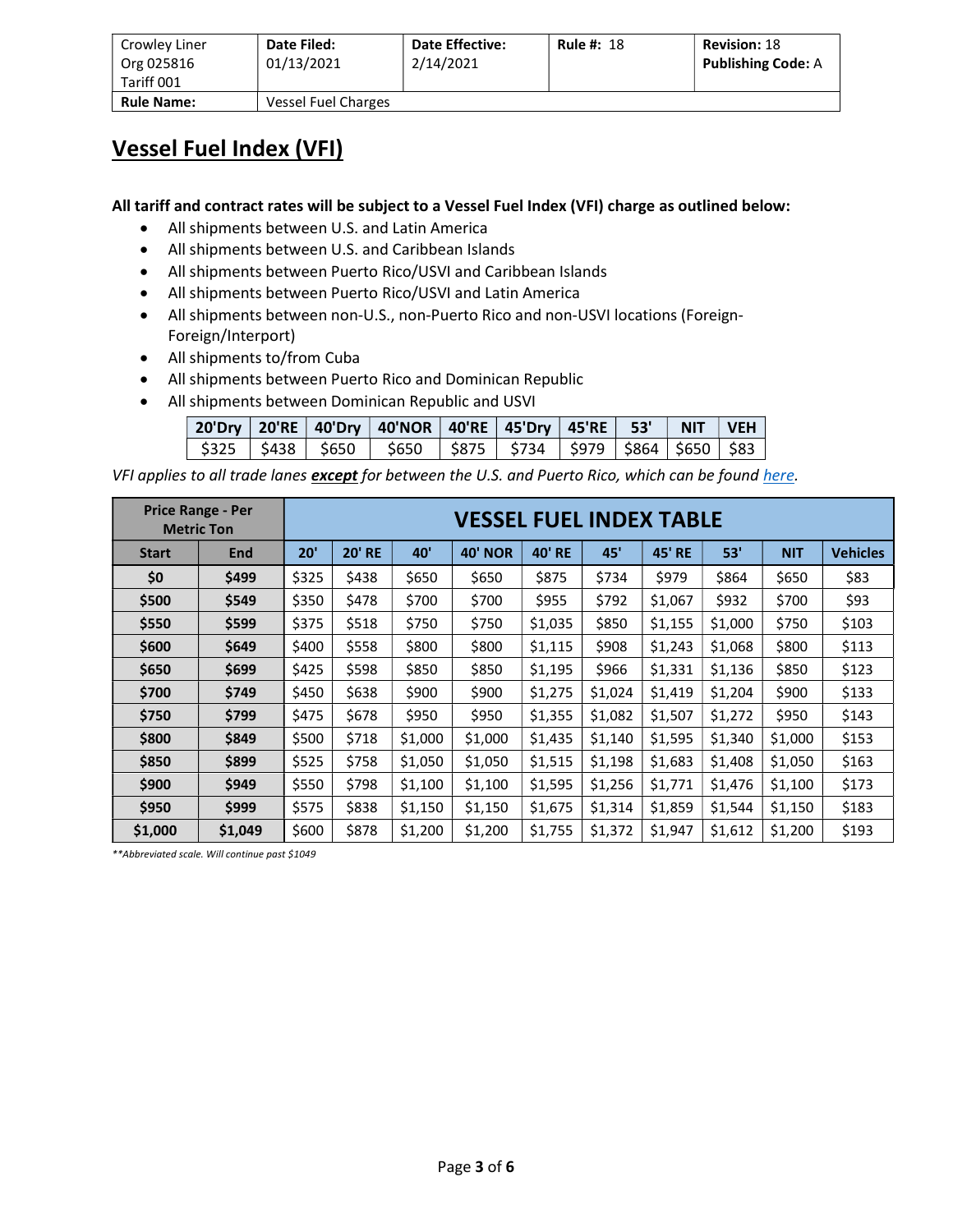| Crowley Liner<br>Org 025816<br>Tariff 001 | Date Filed:<br>01/13/2021  | <b>Date Effective:</b><br>2/14/2021 | <b>Rule #: 18</b> | <b>Revision: 18</b><br><b>Publishing Code: A</b> |
|-------------------------------------------|----------------------------|-------------------------------------|-------------------|--------------------------------------------------|
| <b>Rule Name:</b>                         | <b>Vessel Fuel Charges</b> |                                     |                   |                                                  |

## Vessel Fuel Surcharge (VFS)

Applies to all shipments between the following trade lanes:

| <b>Trade Lane</b>                                                                                              | 20'Dry | <b>20'RE</b> | 40'Dry | <b>40'NOR</b> | <b>40'RE</b> | 45'Dry  | <b>45'RE</b> | 53'   | <b>NIT</b> | <b>VEH</b> |
|----------------------------------------------------------------------------------------------------------------|--------|--------------|--------|---------------|--------------|---------|--------------|-------|------------|------------|
| US to/from Central America &<br>Dominican Republic                                                             | \$466  | \$619        | \$932  | \$932         | \$1,137      | \$1,063 | \$1,275      |       | \$932      | \$68       |
| US to/from Haiti                                                                                               | \$378  | \$531        | \$756  | \$756         | \$961        | \$864   | \$1,076      |       | \$756      | \$88       |
| US to/from Caribbean (except<br>Cayman, ABC)                                                                   | \$491  | \$644        | \$982  | \$982         | \$1,187      | \$1,121 |              |       | \$982      | \$247      |
| US to/From Cayman Islands                                                                                      | \$360  | \$413        | \$720  | \$720         | \$825        | \$812   |              |       | \$720      | \$113      |
| US to/From Aruba, Bonaire &<br>Curacao                                                                         | \$221  | \$274        | \$442  | \$442         | \$547        | \$496   |              |       | \$442      |            |
| Puerto Rico to/from Central<br>America, Haiti, Caribbean Islands<br>(excluding Dominican Republic and<br>USVI) | \$473  | \$626        | \$946  | \$946         | \$1,150      | \$1,080 |              |       | \$946      | \$247      |
| Dominican Republic to/from US<br>Virgin Islands                                                                | \$238  | \$276        | \$476  | \$476         | \$551        | \$522   |              |       | \$476      |            |
| Puerto Rico to/from Dominican<br>Republic                                                                      | \$238  | \$276        | \$476  | \$476         | \$551        | \$522   |              |       | \$476      |            |
| Interport/Foreign to Foreign (NON-<br>US to/from NON-US)                                                       | \$288  | \$341        | \$576  | \$576         | \$681        | \$634   | \$729        | \$694 | \$922      | \$73       |
| To/from Cuba                                                                                                   | \$356  | \$394        | \$711  | \$711         | \$786        |         |              |       | \$711      | \$110      |

US to/from Puerto Rico VFS levels can be found here.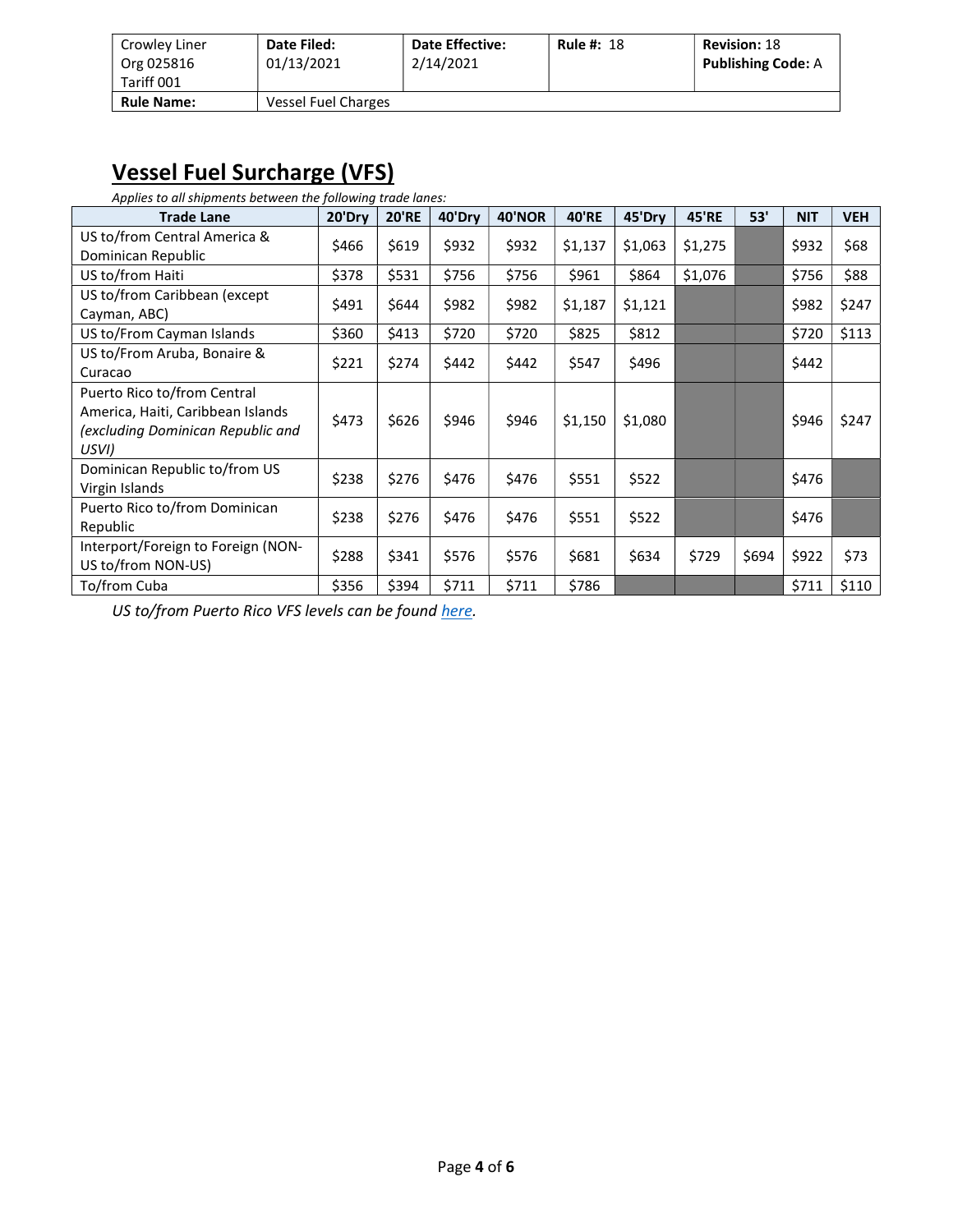| Crowley Liner<br>Org 025816<br>Tariff 001 | Date Filed:<br>01/13/2021 | <b>Date Effective:</b><br>2/14/2021 | <b>Rule #: 18</b> | <b>Revision: 18</b><br><b>Publishing Code: A</b> |
|-------------------------------------------|---------------------------|-------------------------------------|-------------------|--------------------------------------------------|
| <b>Rule Name:</b>                         | Vessel Fuel Charges       |                                     |                   |                                                  |

| <b>Price</b><br>Range -<br>Per<br><b>Metric</b><br>Ton |                                |                                                |                  |                           | <b>BUNKER CHARGE TABLE</b> |                      |                      |                      |                |                             |                                    |                  |                           |                  |                      | <b>VESSEL FUEL INDEX TABLE</b> |                      |                |                                    |
|--------------------------------------------------------|--------------------------------|------------------------------------------------|------------------|---------------------------|----------------------------|----------------------|----------------------|----------------------|----------------|-----------------------------|------------------------------------|------------------|---------------------------|------------------|----------------------|--------------------------------|----------------------|----------------|------------------------------------|
| Sta<br>rt                                              | En<br>d                        | $\overline{2}$<br>0'                           | 20'<br><b>RE</b> | 40'<br>Dry/N<br><b>OR</b> | 40'<br><b>RE</b>           | 45<br>$\mathbf{r}$   | 45'<br><b>RE</b>     | 53<br>$\mathbf{r}$   | <b>NI</b><br>т | Veh<br>icle<br>$\mathsf{s}$ | $\overline{2}$<br>0'               | 20'<br><b>RE</b> | 40'<br>Dry/N<br><b>OR</b> | 40'<br><b>RE</b> | 45<br>×              | 45'<br><b>RE</b>               | 53<br>$\mathbf{r}$   | <b>NI</b><br>T | <b>Veh</b><br>icle<br>$\mathsf{s}$ |
| \$0                                                    | \$4<br>99                      | 1<br>0<br>0                                    | 16<br>0          | 200                       | 32<br>0                    | 23<br>0              | 35<br>$\Omega$       | 27<br>$\Omega$       | 20<br>0        | 45                          | 3<br>$\overline{2}$<br>5           | 43<br>8          | 650                       | 87<br>5          | 73<br>4              | 97<br>9                        | 86<br>4              | 65<br>$\Omega$ | 83                                 |
| \$5<br>00                                              | \$5<br>49                      | $\mathbf{1}$<br>$\overline{2}$<br>5            | 20<br>0          | 250                       | 40<br>0                    | 28<br>8              | 43<br>8              | 33<br>8              | 25<br>$\Omega$ | 55                          | 3<br>5<br>0                        | 47<br>8          | 700                       | 95<br>5          | 79<br>$\overline{2}$ | 10<br>67                       | 93<br>$\overline{2}$ | 70<br>0        | 93                                 |
| \$5<br>50                                              | \$5<br>99                      | 1<br>5<br>0                                    | 24<br>0          | 300                       | 48<br>0                    | 34<br>6              | 52<br>6              | 40<br>6              | 30<br>$\Omega$ | 65                          | 3<br>7<br>5                        | 51<br>8          | 750                       | 10<br>35         | 85<br>$\Omega$       | 11<br>55                       | 10<br>00             | 75<br>$\Omega$ | 103                                |
| \$6<br>00                                              | \$6<br>49                      | 1<br>7<br>5                                    | 28<br>0          | 350                       | 56<br>0                    | 40<br>4              | 61<br>4              | 47<br>4              | 35<br>0        | 75                          | 4<br>0<br>0                        | 55<br>8          | 800                       | 11<br>15         | 90<br>8              | 12<br>43                       | 10<br>68             | 80<br>0        | 113                                |
| \$6<br>50                                              | \$6<br>99                      | 2<br>0<br>0                                    | 32<br>0          | 400                       | 64<br>0                    | 46<br>$\overline{2}$ | 70<br>$\overline{2}$ | 54<br>$\overline{2}$ | 40<br>$\Omega$ | 85                          | 4<br>$\overline{2}$<br>5           | 59<br>8          | 850                       | 11<br>95         | 96<br>6              | 13<br>31                       | 11<br>36             | 85<br>$\Omega$ | 123                                |
| \$7<br>00                                              | \$7<br>49                      | 2<br>$\overline{2}$<br>5                       | 36<br>0          | 450                       | 72<br>0                    | 52<br>0              | 79<br>0              | 61<br>0              | 45<br>0        | 95                          | 4<br>5<br>0                        | 63<br>8          | 900                       | 12<br>75         | 10<br>24             | 14<br>19                       | 12<br>04             | 90<br>0        | 133                                |
| \$7<br>50                                              | \$7<br>99                      | $\overline{2}$<br>5<br>0                       | 40<br>0          | 500                       | 80<br>0                    | 57<br>8              | 87<br>8              | 67<br>8              | 50<br>0        | 105                         | 4<br>7<br>5                        | 67<br>8          | 950                       | 13<br>55         | 10<br>82             | 15<br>07                       | 12<br>72             | 95<br>0        | 143                                |
| \$8<br>00                                              | \$8<br>49                      | 2<br>7<br>5                                    | 44<br>0          | 550                       | 88<br>0                    | 63<br>6              | 96<br>6              | 74<br>6              | 55<br>$\Omega$ | 115                         | 5<br>0<br>0                        | 71<br>8          | 1000                      | 14<br>35         | 11<br>40             | 15<br>95                       | 13<br>40             | 10<br>00       | 153                                |
| \$8<br>50                                              | \$8<br>99                      | 3<br>0<br>0                                    | 48<br>0          | 600                       | 96<br>0                    | 69<br>4              | 10<br>54             | 81<br>4              | 60<br>0        | 125                         | 5<br>$\overline{2}$<br>5           | 75<br>8          | 1050                      | 15<br>15         | 11<br>98             | 16<br>83                       | 14<br>08             | 10<br>50       | 163                                |
| \$9<br>00                                              | \$9<br>49                      | 3<br>2<br>5                                    | 52<br>0          | 650                       | 10<br>40                   | 75<br>$\overline{2}$ | 11<br>42             | 88<br>$\overline{2}$ | 65<br>$\Omega$ | 135                         | 5<br>5<br>0                        | 79<br>8          | 1100                      | 15<br>95         | 12<br>56             | 17<br>71                       | 14<br>76             | 11<br>00       | 173                                |
| \$9<br>50                                              | \$9<br>99                      | 3<br>5<br>0                                    | 56<br>$\Omega$   | 700                       | 11<br>20                   | 81<br>0              | 12<br>30             | 95<br>$\Omega$       | 70<br>0        | 145                         | 5<br>$\overline{7}$<br>5           | 83<br>8          | 1150                      | 16<br>75         | 13<br>14             | 18<br>59                       | 15<br>44             | 11<br>50       | 183                                |
| \$1,<br>00<br>$\pmb{0}$                                | \$1,<br>04<br>$\boldsymbol{9}$ | 3<br>$\overline{7}$<br>5                       | 60<br>0          | 750                       | 12<br>00                   | 86<br>8              | 13<br>18             | 10<br>18             | 75<br>0        | 155                         | 6<br>0<br>$\mathbf 0$              | 87<br>8          | 1200                      | 17<br>55         | 13<br>72             | 19<br>47                       | 16<br>12             | 12<br>00       | 193                                |
| \$1,<br>05<br>$\pmb{0}$                                | \$1,<br>09<br>$\boldsymbol{9}$ | 4<br>0<br>0                                    | 64<br>0          | 800                       | 12<br>80                   | 92<br>6              | 14<br>06             | 10<br>86             | 80<br>0        | 165                         | 6<br>$\overline{2}$<br>5           | 91<br>8          | 1250                      | 18<br>35         | 14<br>30             | 20<br>35                       | 16<br>80             | 12<br>50       | 203                                |
| \$1,<br>10<br>$\pmb{0}$                                | \$1,<br>14<br>$\boldsymbol{9}$ | $\overline{\mathbf{4}}$<br>$\overline{2}$<br>5 | 68<br>0          | 850                       | 13<br>60                   | 98<br>$\overline{4}$ | 14<br>94             | 11<br>54             | 85<br>0        | 175                         | $\boldsymbol{6}$<br>5<br>$\pmb{0}$ | 95<br>8          | 1300                      | 19<br>15         | 14<br>88             | 21<br>23                       | 17<br>48             | 13<br>00       | 213                                |
| \$1,<br>15<br>$\pmb{0}$                                | \$1,<br>19<br>9                | 4<br>5<br>0                                    | 72<br>0          | 900                       | 14<br>40                   | 10<br>42             | 15<br>82             | 12<br>22             | 90<br>0        | 185                         | 6<br>7<br>5                        | 99<br>8          | 1350                      | 19<br>95         | 15<br>46             | 22<br>11                       | 18<br>16             | 13<br>50       | 223                                |
| \$1,<br>${\bf 20}$<br>$\mathbf 0$                      | \$1,<br>24<br>9                | $\overline{\mathbf{4}}$<br>7<br>5              | 76<br>0          | 950                       | 15<br>20                   | 11<br>00             | 16<br>70             | 12<br>90             | 95<br>0        | 195                         | $\overline{7}$<br>0<br>0           | 10<br>38         | 1400                      | 20<br>75         | 16<br>04             | 22<br>99                       | 18<br>84             | 14<br>00       | 233                                |